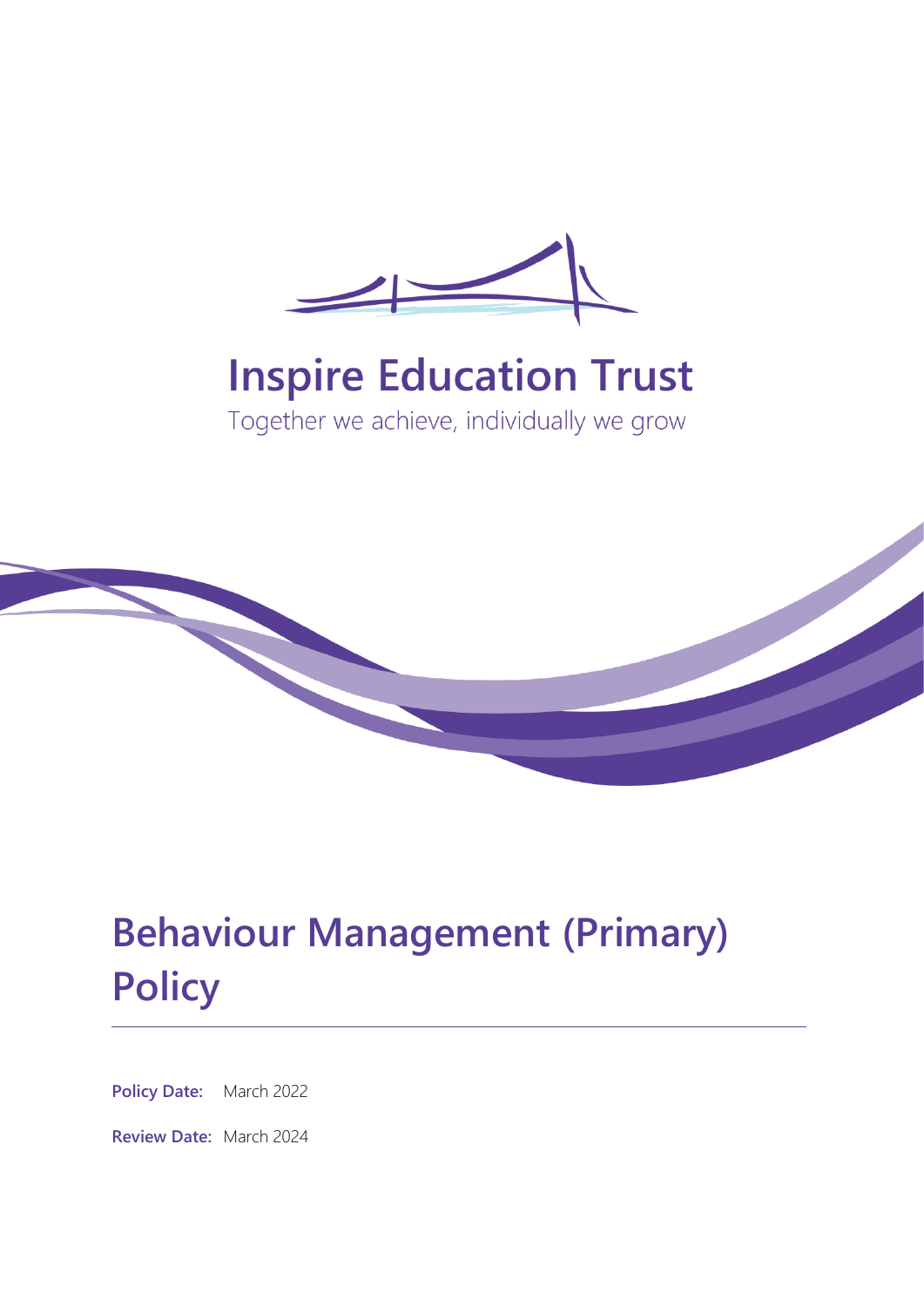# **Document History**

| Version | <b>Status</b> | Date          | Author      | <b>Summary Changes</b>          |
|---------|---------------|---------------|-------------|---------------------------------|
|         |               | <b>Nov 21</b> | Rob Darling | See Highlights:<br>Page 6 and 7 |
|         |               |               |             |                                 |
|         |               |               |             |                                 |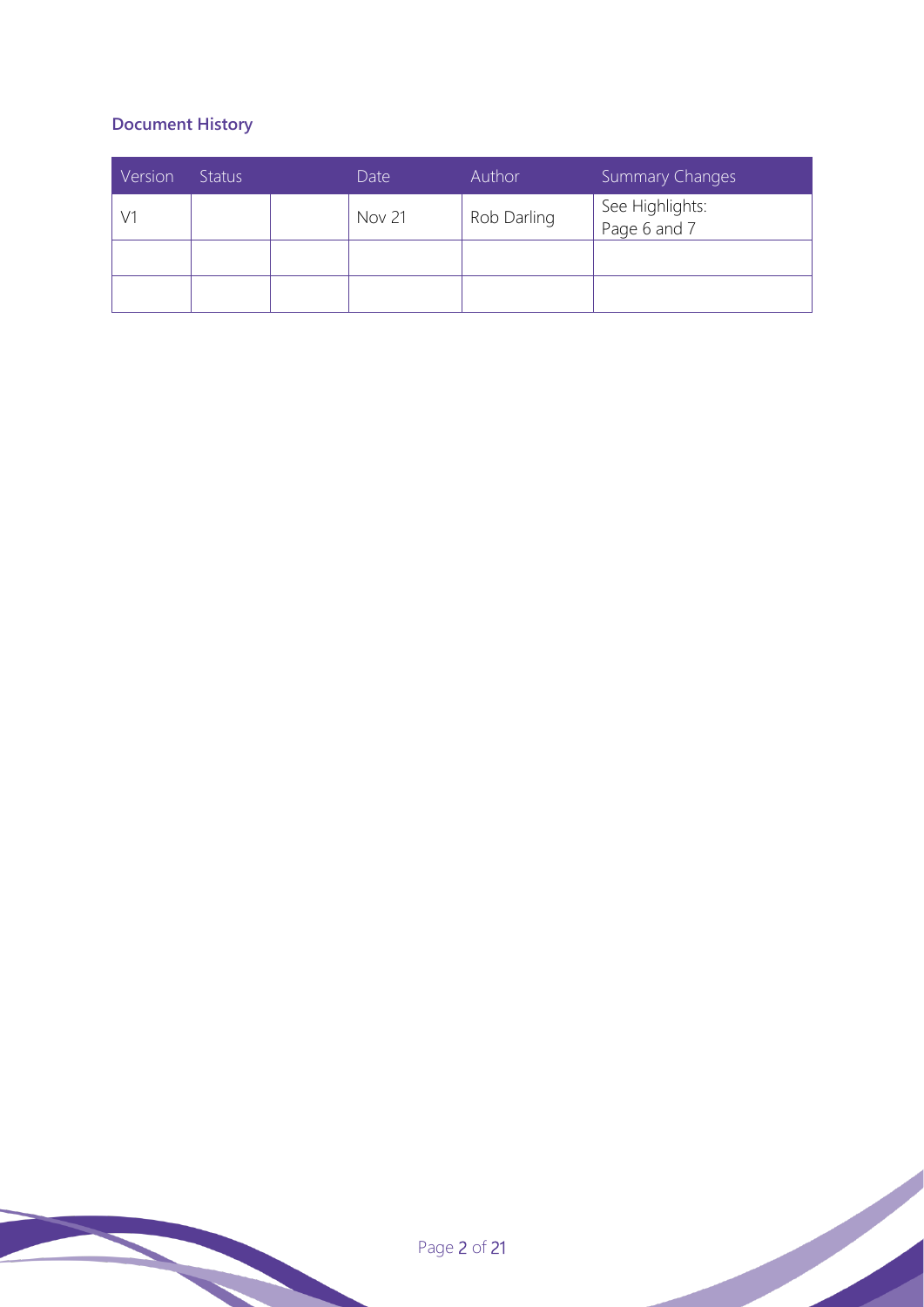# **Contents**

| 5              |  |
|----------------|--|
|                |  |
| $7\phantom{.}$ |  |
|                |  |
| 9              |  |
|                |  |
|                |  |
|                |  |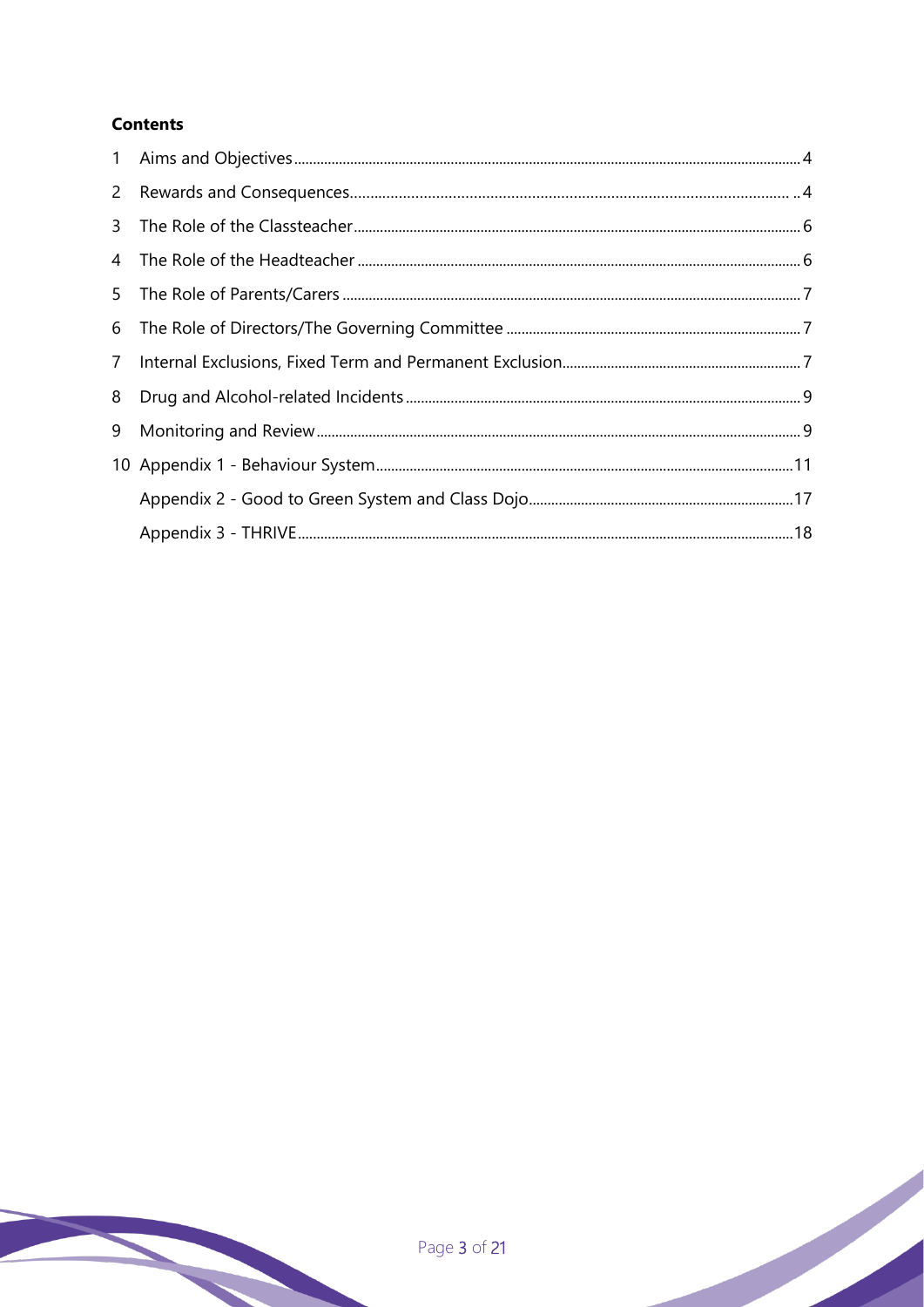#### **1 Aims and Objectives**

- 1.1 It is a primary aim of our school that every member of the school community feels valued and respected, and that each person is treated fairly and well. We are a caring community, whose values are built on mutual trust and respect for all. The school's behaviour policy is therefore designed to support the way in which all members ofthe school can live and work together in a supportive way. It aims to promote an environment in which everyone feels happy, safe and secure.
- 1.2 The school has a number of rules, but our Behaviour Policy is not primarily concerned with rule enforcement. It is a means of promoting good relationships, so that people can work together with the common purpose of helping everyone to learn. This policy supports the school community in aiming to allow everyone to work together in an effective and considerate way.
- 1.3 The school expects every member of the school community to behave in a considerate way towards others.
- 1.4 We treat all children fairly and apply this Behaviour policy in a consistent way.
- 1.5 This policy aims to help children grow in a safe and secure environment, and to become positive, responsible and increasingly independent members of the school community.
- 1.6 The school rewards good behaviour, as it believes that this will develop an ethos of kindness and cooperation. This policy is designed to promote good behaviour, rather than merely deter anti-social behaviour.

#### **2 Rewards and Sanctions**

- 2.1 We explain to children the behaviour that is expected of them. Adults use the 'Rules, Praise, Ignore' system in class to encourage good choices from pupils. This is explained in depth in the Staff Handbook. (See Appendix 1) We praise and reward children for good behaviour in a variety of ways:
	- 2.1.1 Teachers congratulate children.
	- 2.1.2 Teachers give children 'Good to Be Green' tickets, Dojos, merits and stickers.
	- 2.1.3 Each week we award merits to children, either for consistent good work or behaviour, or to acknowledge outstanding effort or acts of kindness in school. The school acknowledges all the efforts and achievements of children, both in and out of school.
- 2.2 The school employs a number of sanctions to enforce the school rules, and to ensure a safe and positive learning environment. We employ each sanction appropriately to each individual situation.
	- 2.2.1 We expect children to listen carefully to instructions in lessons. If they do not do so,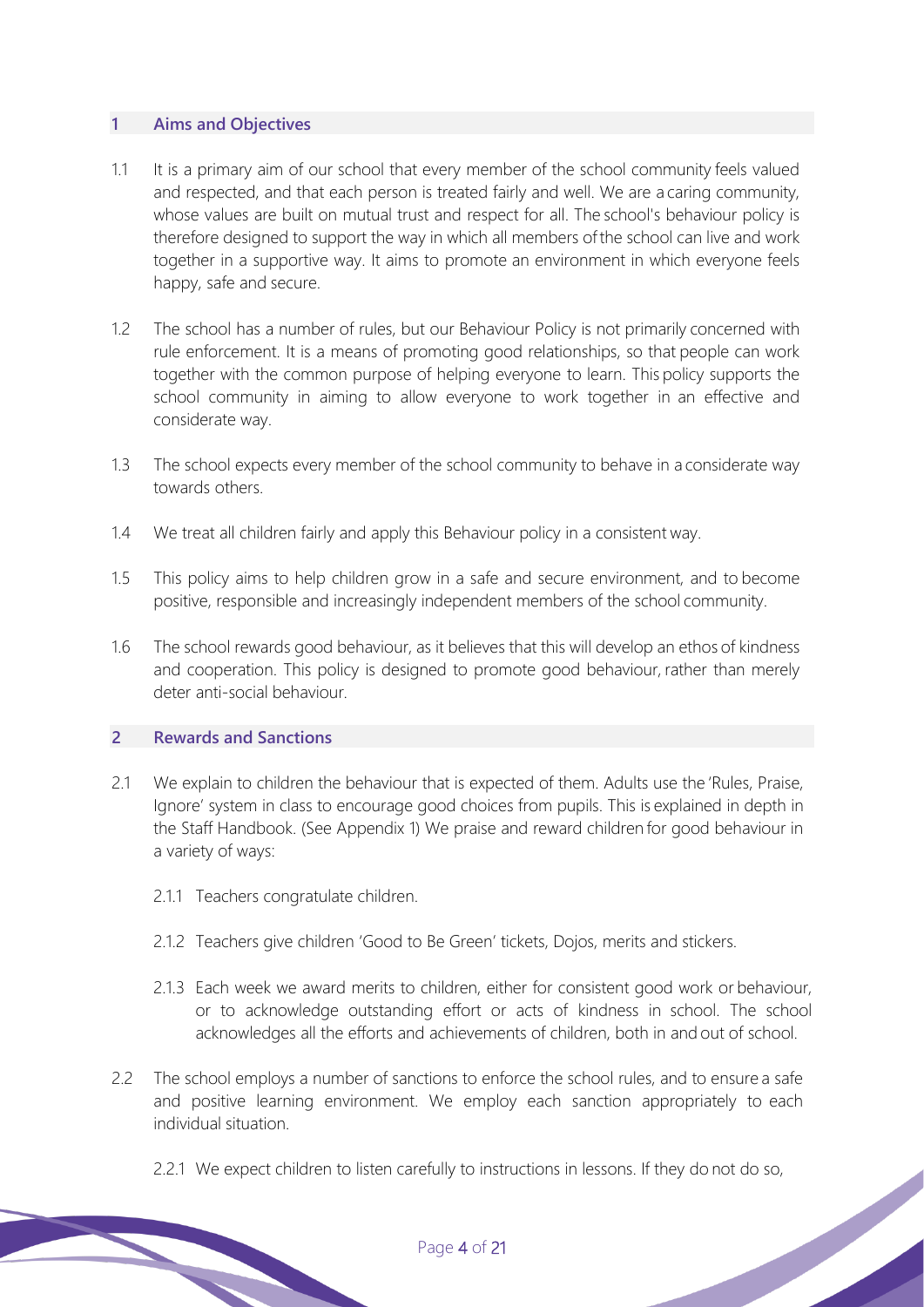we ask them either to move to a place nearer the teacher, or to sit on their own.

- 2.2.2 We expect children to try their best in all activities. If they do not do so, we may ask them to redo a task.
- 2.2.3 If a child is disruptive in class, the teacher reprimands him or her. If a child misbehaves repeatedly, we isolate the child from the rest of the class until s/he calms down, and is able to work sensibly again with others.
- 2.2.4 The safety of the children is paramount in all situations. If a child's behaviour endangers the safety of others, the class teacher stops the activity and prevents the child from taking part for the rest of that session.
- 2.2.5 If a child threatens, hurts or bullies another child, the class teacher records the incident and the child is issued a consequence. If a child repeatedly acts in a way that disrupts or upsets others, the school contacts the child's parents or carers and seeks an appointment in order to discuss the situation, with a view to improving the behaviour of the child.
- 2.2.6 Children may be sent to supervised play where they will talk their choices through with a member of the senior management team. Guidance for the use of supervised play is included in the staff handbook section (see appendix 1).
- 2.2.7 The class teacher discusses the school rules with each class. In addition to the school rules, each class also has its own classroom code, which is agreed by the children and displayed on the wall of the classroom. In this way, every child in the school knowsthe standard of behaviour that we expect in our school. If there are incidents of anti- social behaviour, the class teacher discusses these with the whole class during circle time.
- 2.2.8 The school does not tolerate bullying of any kind. If we discover that an act of bullying or intimidation has taken place, we act immediately to prevent any further occurrences of such behaviour. Staff are required to log all such instances on CPOMs, along with actions taken. This provides Senior Leaders with a running log over time that can be monitored and acted upon where necessary. While it is very difficult to eradicate bullying, we do everything in our power to ensure that all children attend school free from fear.
- 2.3 All members of staff are aware of the regulations regarding the use of force by teachers, as set out in Education and Inspections Act 2006: The Use of Force to Control or Restrain Pupils. Staff in our school do not hit, push or slap children. Staff only intervene physically (using Team Teach procedures) to restrain children or to prevent injury to a child, or if a child isin danger of hurting him/herself. The actions that we take are in line withgovernment guidelines on the restraint of children.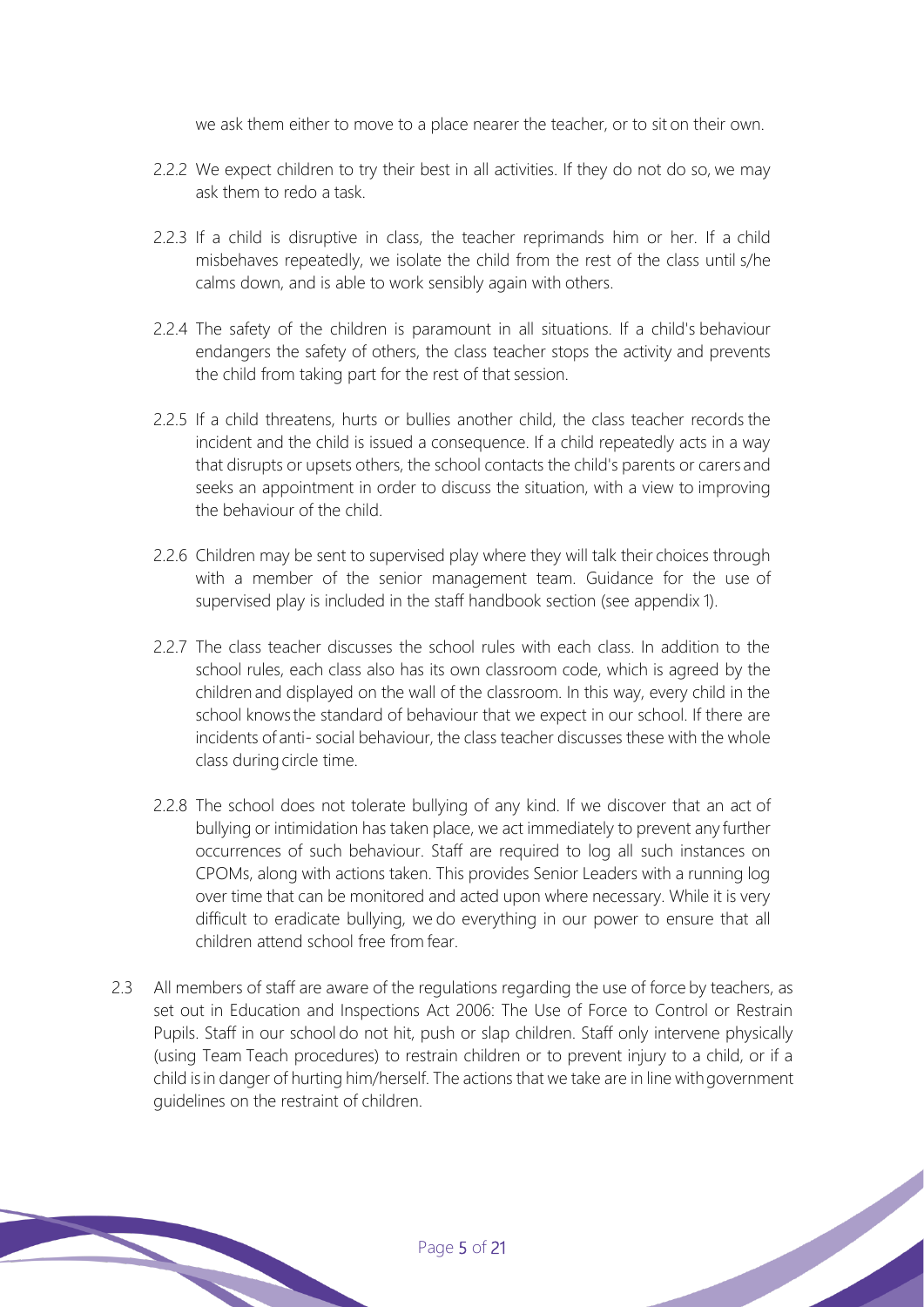#### **3 The Role of the Class Teacher**

- 3.1 It is the responsibility of class teachers to ensure that the school rules are enforced in their classes, and that their classes behave in a responsible manner during lesson time.
- 3.2 The class teachers in our school have high expectations of the children with regard to behaviour, and they strive to ensure that all children work to the best of their ability.
- 3.3 The class teacher treats each child fairly, and enforces the classroom code consistently. The teachers treat all children in their classes with respect and understanding.
- 3.4 If a child misbehaves repeatedly in class, the class teacher keeps a record of allsuch incidents. In the first instance, the class teacher deals with incidents him/herselfin the normal manner. However, if misbehaviour continues, the class teacher seeks help and advice from their line manager. Children disrupting the learning of others, showing defiance, being rude or unkind to other children or adults may be sent to 'Supervised Play'. Inorder that the behaviour can be discussed with the member of senior staff on duty in Supervised Play, the teacher who issued this consequence is required to log on CPOMs the details of the behaviour. The member of staff on duty in Supervised Play will also use CPOMs to log that Supervised Play was attended, and the behaviours were discussed. Where a child has attended five supervised play sessions during one term, parents will be notified and invited in to school to discuss.
- 3.5 The class teacher liaises with external agencies, as necessary, and with support from the Inclusion Manager, to support and guide the progress of each child. The class teacher may, for example, discuss the needs of a child with a specialist teacher from the Local Authority to seek further advice.
- 3.6 The class teacher reports to parents and carers about the progress of each child in their class, in line with the whole-school policy. The class teacher may also contact a parent if there are concerns about the behaviour or welfare of a child.

## **4 The Role of the Head of Primary Education / Headteacher**

- 4.1 It is the responsibility of the Head of Primary Education / Headteacher, under the School Standards and Framework Act 1998, to implement the school Behaviour Policy consistently throughout the school, and to report to governors, when requested, on the effectiveness of the policy. It is also the responsibility of the Headteacher to ensure the health, safety and welfare of all children in the school.
- 4.2 The Head of Primary Education / Headteacher supports the staff by implementing the policy, by setting the standards of behaviour, and by supporting staff in their implementation of the policy. The Headteacher will also provide recommendations about strategies to support effective behaviour management in the Staff Handbook. Staff should follow these procedures to support continuity throughout between classes and an agreed level of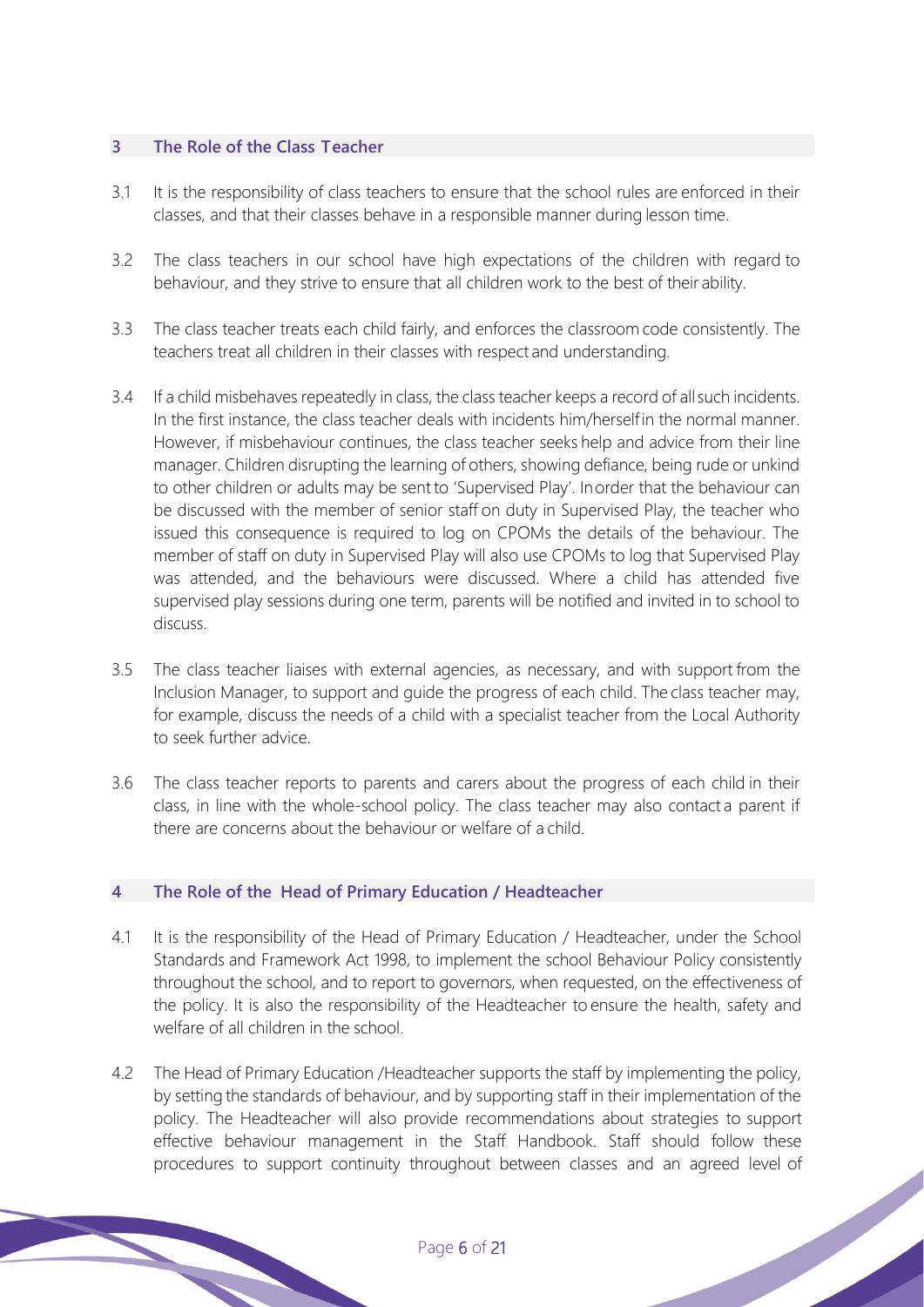expectation around appropriate behaviour.

- 4.3 Through the use of CPOMs, the school keeps records of all reported serious incidents of misbehaviour, and the subsequent actions taken.
- 4.4 The Head of Primary Education / Headteacher has the responsibility for giving fixed-term exclusions toindividual children for serious acts of misbehaviour. For repeated or very serious acts of anti- social behaviour, the Head of Primary Education in consultation with the Headteacher, may permanently exclude a child. These actions are taken only after the school governors have been notified and will be in line with the Exclusion Policy.

#### **5 The Role of Parents and Carers**

- 5.1 The school collaborates actively with parents and carers, so that children receive consistent messages about how to behave at home and at school.
- 5.2 We expect parents and carers to support their child's learning, and to co-operate with the school, as set out in the home–school agreement. We try to build a supportive dialogue between the home and the school, and we inform parents and carers immediately if we have concerns about their child's welfare or behaviour.
- 5.3 If the school has to use reasonable sanctions to punish a child, we expect parents and carers to support the actions of the school. If parents and carers have any concerns about the way that their child has been treated, they should initially contact the class teacher. If the concern remains, they should contact the Headteacher for further discussion. Ifthese discussions cannot resolve the problem, a formal complaint may be submitted to the local governing body.

#### **6 The role of Directors / Local Governing Committee**

- 6.1 The Governing Committee has the responsibility of setting down these general guidelines on standards of discipline and behaviour, and of reviewing their effectiveness. The governors support the Headteacher in adhering to these guidelines.
- 6.2 The Headteacher has the day-to-day authority to implement the school's policy on behaviour and discipline, but governors may give advice to the Headteachers about particular disciplinary issues. The Headteacher must take this into account when making decisions about matters of behaviour.

## **7 Internal Exclusions, Fixed Term Exclusions and Permanent Exclusions (also known as Suspensions and Expulsion)**

7.1 In instances of unsafe behaviour or persistent disruptive behaviour, thus affecting the safety and/or learning of others, the Head of Education/Headteacher may take the decision to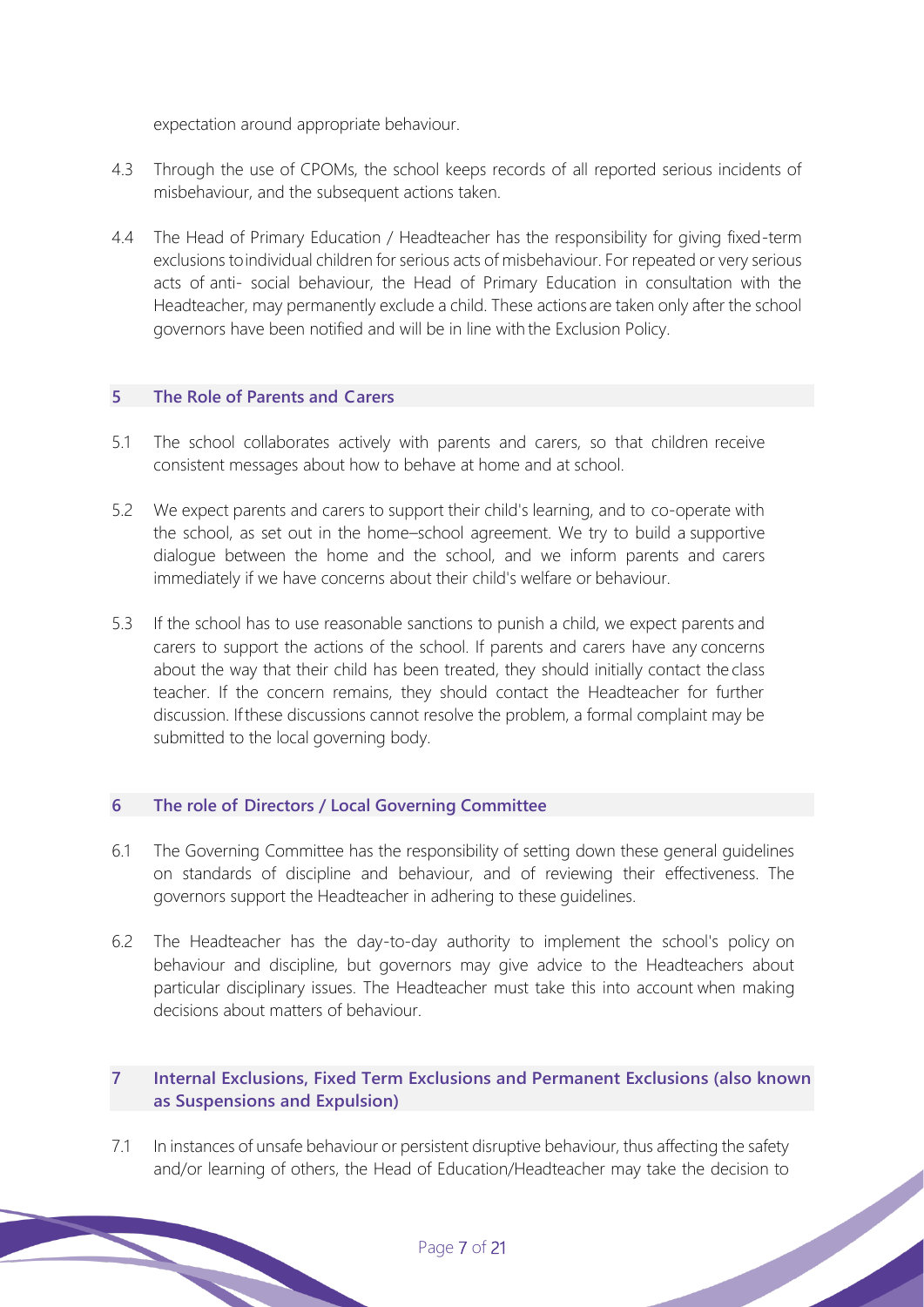issue an internal exclusion. This is a fixed period of the school day determined by the Head of Eduction/Headteacher where the pupil will work separately from their class, supervised by a member of the Senior Leadership Team. One of the core purposes of an internal exclusion is to take time with the child to discuss their behaviour and jointly identify any triggers/causes, and reflect on strategies the child may take next time to avoid future unsafe or disruptive behaviour. Where a child with SEND has been excluded, the SLT and SENCo will consider if any further reasonable adjustments can be made to avoid future incidents of unsafe or disruptive behaviour. It is important to note that SEND (with or without an EHCP) does not supercede the school's behaviour policy providing the Head of Education/Headteacher feels that reasonable adjustments have been made.

- 7.2 We do not wish to exclude any child from school, but sometimes this may be necessary. The school has therefore adopted the standard national list of reasons for exclusion, and the standard guidance, called Improving Behaviour and Attendance: Guidance on Exclusion from Maintained Schools and Academies (DfE, 2017). We recognise the legislative changes which took effect from 1 September 2007, namely the new duty on schools and local authorities to make full-time educational provision for excluded pupils from day 6 of their exclusion, the duty on parents and carersto ensure their child is not present in a public place during the first five days of an exclusion, and the duty on heads to offer the parent a reintegration interview in respect of certain fixed-period exclusions.
- 7.3 Only the Head of Primary Education / Headteacher has the power to exclude a child from school. Head of Primary Education / Headteacher can exclude a child for one or more fixed periods,for up to 45 days in any one school year. In extreme and exceptional circumstances, the Headteacher may exclude a child permanently. It is also possible for the Head of Primary Education /Headteacher to convert a fixed-term exclusion into a permanent exclusion, if the circumstances warrant this.
- 7.4 If the Headteacher excludes a child, s/he informs the parents or carers immediately, giving reasons for the exclusion. At the same time, the Headteacher makes it clear to the parents or carers that they can, if they wish, appeal against the decision to the governing body. The school informs the parents or carers how to make any such appeal. This information is re-iterated within the exclusion letter issued at the time.
- 7.5 The Headteacher informs the LA and the Directors and the Local Governing Board about anypermanent exclusion, and about any fixed-term exclusions beyond five days in any one term.
- 7.6 The Directors / Governors cannot either exclude a child or extend the exclusion period made by the Headteacher.
- 7.7 The Directors / Governors has a discipline committee, which is made up of between three and five members. This committee considers any exclusion appeals on behalf of the governors. This is in respect of any permanent exclusions
- 7.8 When an appeals panel meets to consider an exclusion, they consider the circumstances under which the child was excluded, consider any representation by parents/carers and the<br>
Page 8 of 21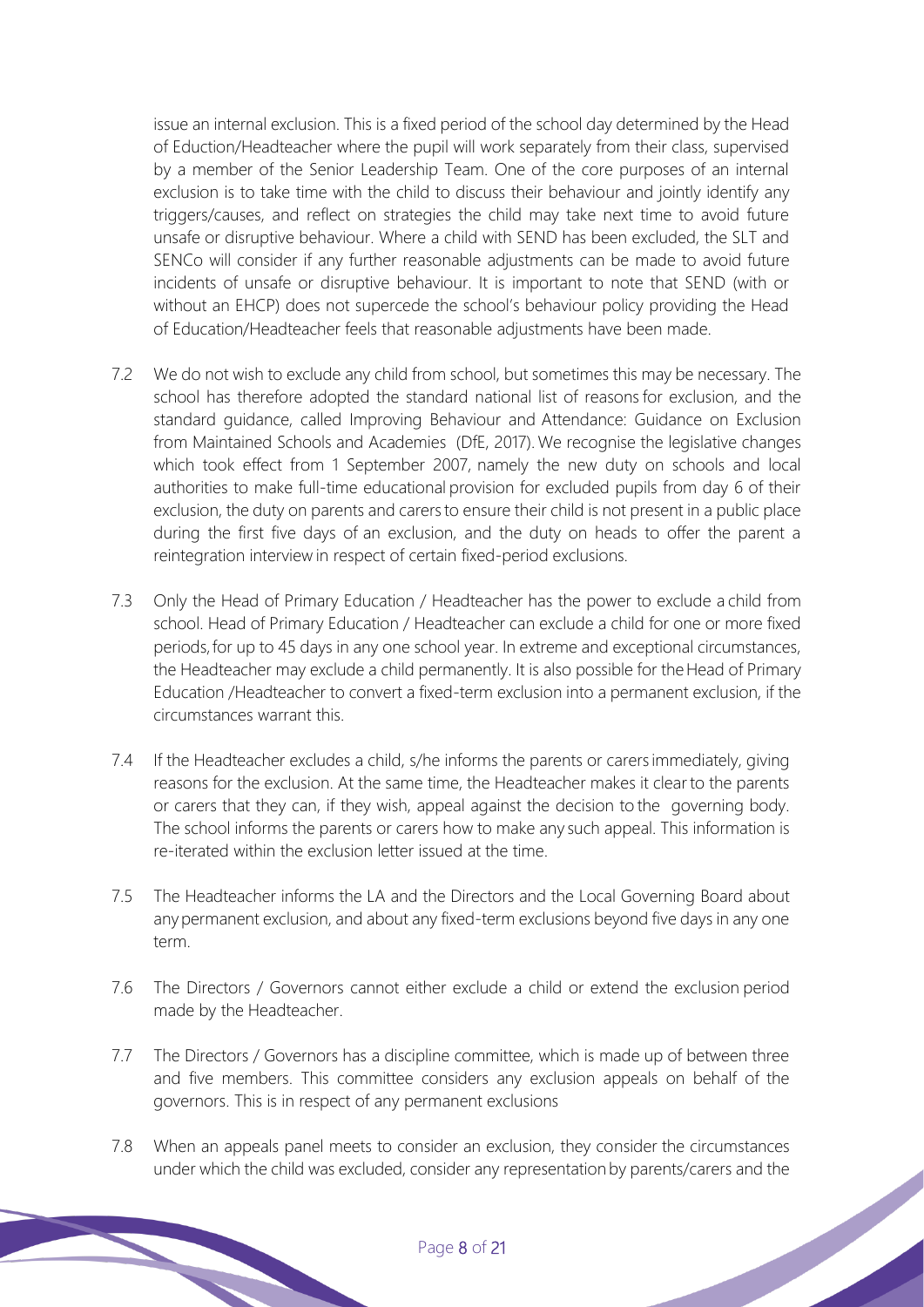LA, and consider whether the child should be reinstated.

7.9 If the governors' appeals panel decides that a child should be reinstated, the Directors / Governors must comply with this ruling.

#### **8 Drug and Alcohol-related Incidents**

- 8.2 It is the policy of this school that no child should bring any drug, legal or illegal, to school. If a child will need medication during the school day, the parent or guardian should notify the school and ask permission for the medication to be brought. This should be taken directly to the school office for safekeeping. Any medication needed by a child while in school must be taken under the supervision of a teacher or other adult worker in line with the school medicine policy.
- 8.3 The school will take very seriously misuse of any substances such as glue, other solvents, or alcohol. The parents or guardians of any child involved will always be notified. Any child who deliberately brings substances into school for the purpose of misuse will be punished by a fixed-term exclusion. If the offence is repeated, the child will be permanently excluded, and the police and Social Care will be informed.
- 8.4 If any child is found to be suffering from the effects of alcohol or other substances, arrangements will be made for that child to be taken home.
- 8.5 It is forbidden for anyone, adult or child, to bring onto the school premises illegal drugs. Any child who is found to have brought to school any type of illegal substance will be punished by a temporary exclusion. The child will not be readmitted to the school until a parent or guardian of the child has visited the school and discussed the seriousness of the incident with the Headteacher.
- 8.6 If the offence is repeated, the child will be permanently excluded.
- 8.7 If a child is found to have deliberately brought illegal substances into school, and is found to be distributing these to other pupils for money, the child will be permanently excluded from the school. The police and Social Care will also be informed.

#### **9 Monitoring and Review**

- 9.2 The Head of Primary Education monitors the effectiveness of this policy on a regular basis. S/he also reports to the governing body on the effectiveness of the policy and, if necessary, makes recommendations for further improvements.
- 9.3 Through the CPOMs log, the school keeps a variety of records concerning incidents of misbehaviour. The class teacher records minor classroom incidents. The Headteacher records thoseincidents in which a child is sent to him/her on account of poor behaviour. We also keep a record of any incidents that occur at break or lunchtimes: lunchtime supervisors give details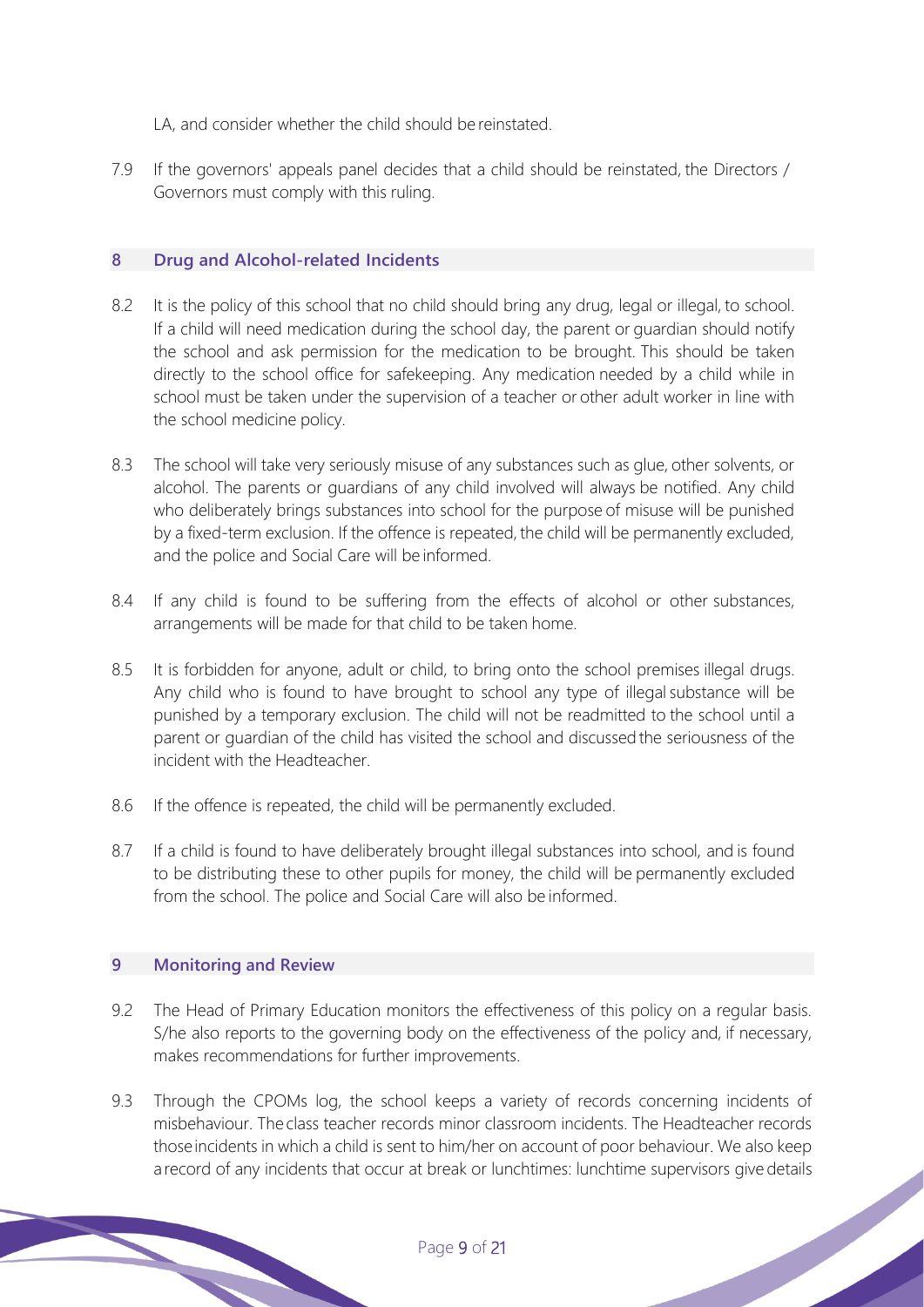of any incident to the class teacher, and this is then logged on CPOMs.

- 9.4 The Headteacher keeps a record of any child who is excluded for a fixed-term, or who is permanently excluded.
- 9.5 It is the responsibility of the Trust Board and the Local Governing Body to monitor the rate of suspensions and exclusions, and to ensure that the school policy is administered fairly and consistently. The governing body will pay particular attention to matters of racial equality; it will seek to ensure that the school abides by the non-statutoryguidance The Duty to Promote Race Equality: A Guide For Schools, and that no child is treated unfairly because of race or ethnic background.
- 9.6 The Trust Board reviews this policy every two years. The directors may, however, review the policy earlier than this if the government introduces new regulations, orif the governing body receives recommendations on how the policy might be improved.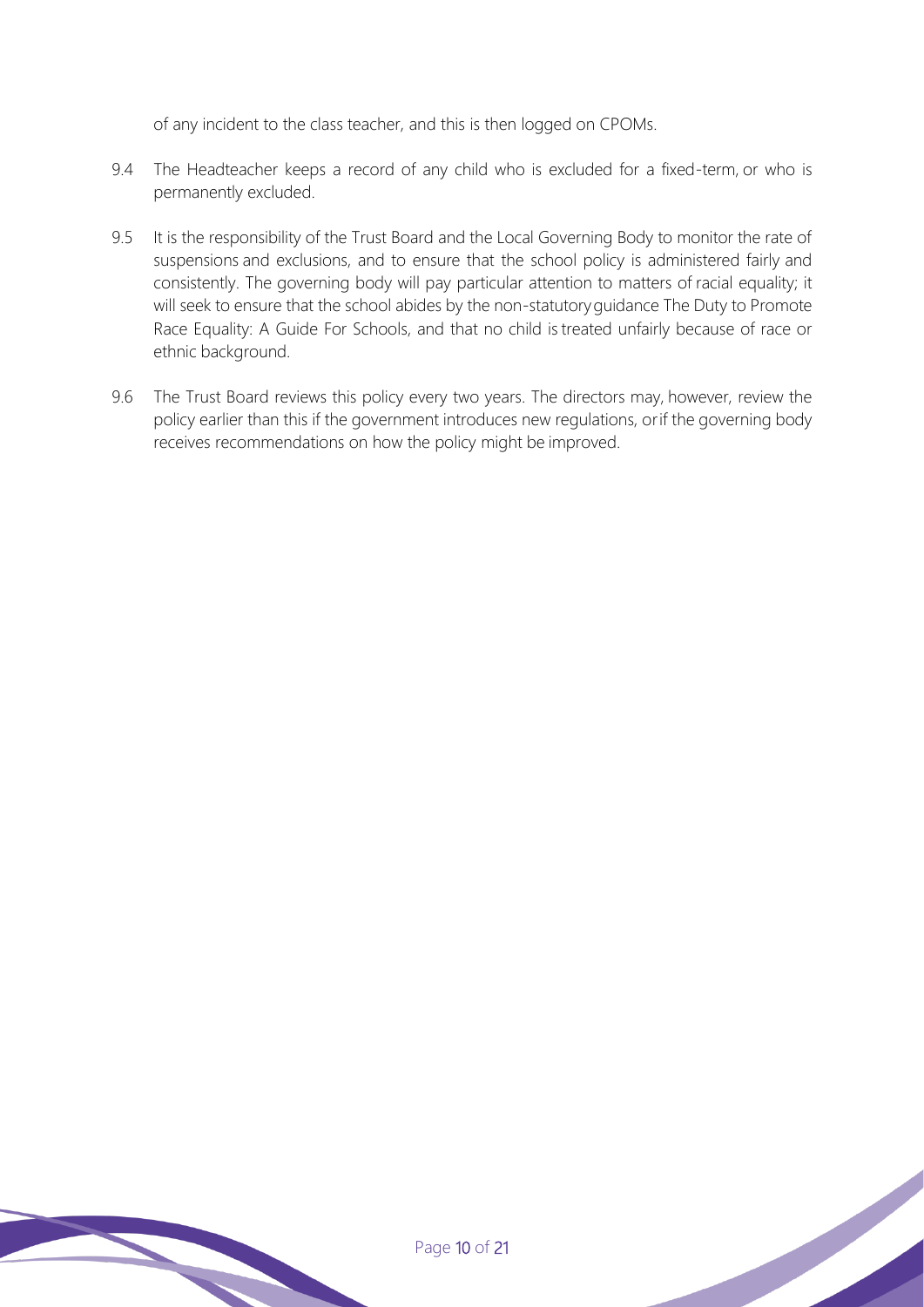## **Appendix 1 – Behaviour Section from the Staff Handbook**

#### BEHAVIOUR

It is the responsibility of all members of staff to ensure that pupils:

- move around the school safely and calmly;
- speak to each other and all adults with respect;
- are safe and responsible;
- sit quietly in assembly;
- answer questions in full sentences using correct grammar;
- respect their own and other people's property;
- do their best at all times;

Class teachers must encourage the children in their classto:

- be prompt each morning
- complete homework on time and to an acceptable standard
- wear correct school uniform
- bring their PE kit to school on the correct day

If there are any concerns regarding the above, teachers must be proactive, speak to parents and phase leaders as soon as possible. Parents who do not attend school may be phoned or invited in for a meeting rather than waiting for open nights.

#### CLASSROOM BEHAVIOUR

Explain what behaviour is expected of children in your class. Negotiate classroom rules with the children. If any child exhibits behaviour that is outside these parameters use 'Rules, Praise Ignore'.

If a child still refuses to conform give the child a warning. If the warning is not heeded send the child to the designated area (normally the team leader in the first instance). If child refuses to leave send for either the Headteacher, Deputy Headteacher or the Assistant Head Teacher. Do not attempt to remove the child yourself.

Send the child with any work they have missed due to poor behaviour to supervised play at either lunchtime or playtime. A member of the Leadership Team will supervise the completion of work. Please note that this sanction should not be used where a child has failed to complete work due to poor understanding alone.

If a child's behaviour causes concern over a period of time fill in concern sheet and inform your Team Leader and the Inclusion Manager. It is essential that incidents are logged and dated to aid in the case of behavioural IEP's and to monitor the general behaviour progress of the child. Please inform either Headteacher if behaviour becomes extreme, immediately.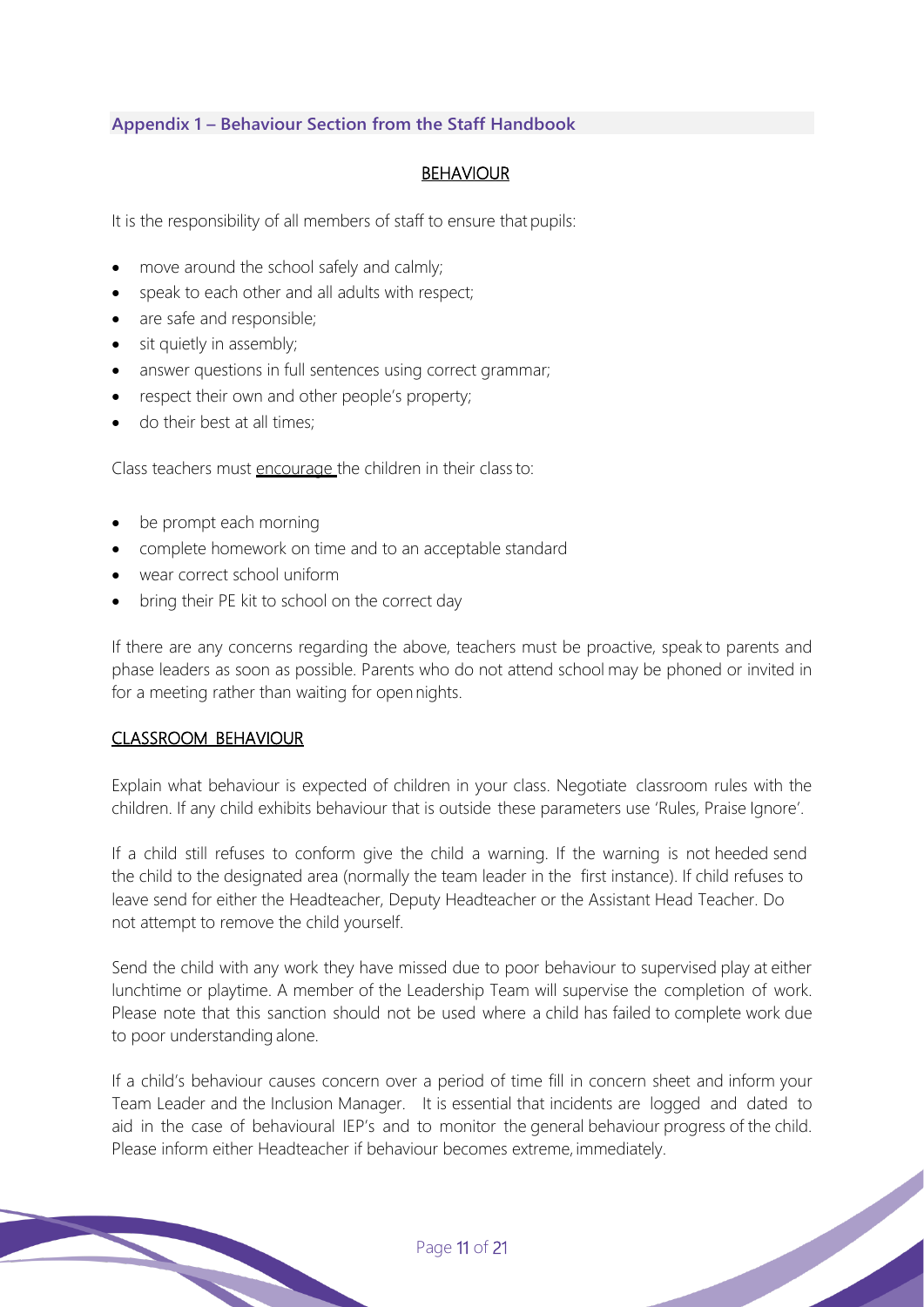Support will not be provided by outside agencies until school have demonstrated that various strategies have been tried over time.

All staff must implement these procedures and should do their best to use the strategies recommended for a period of time in a positive manner... even if they are different to your normal way of working.

## Rules – Praise – Ignore

## Rules

Classroom rules are important in that they provide the framework within which relationships can grow and develop in a positive way. With younger children this framework needs to be tightly constructed. Rules should be as general as possible within the sophistication level of the children. Rules should express the aims of the school and take account of the whole school rules and expectations.

## Guidelines for Developing Class Rules

Rules should be:

- few in number;
- negotiated with the pupils;
- flexible and open to re-negotiation;
- positively phrased;
- teachable and re-enforceable;
- clearly displayed for easy reference;
- usually general (e.g. "Be polite") and exemplified by routines (e.g. "take turns to ..").

Examples of typical classroom rules might include:

- Listen carefully;
- Follow directions:
- Work quietly, do not disturb others who are working;
- Respect others, be kind with your words and actions;
- Respect school and personal property;
- Work and play safely

# Praise

The use of praise has a number of important consequences:

- it can contribute to an atmosphere of warm, positive acceptance;
- it improves self-esteem;
- it is very effective in re-enforcing simple rule following. Learning of all types is more effective when people are given positive feedback;
- praise statements are very effective in drawing attention to, andemphasizing desired behaviour, thereby facilitating some preventative learning.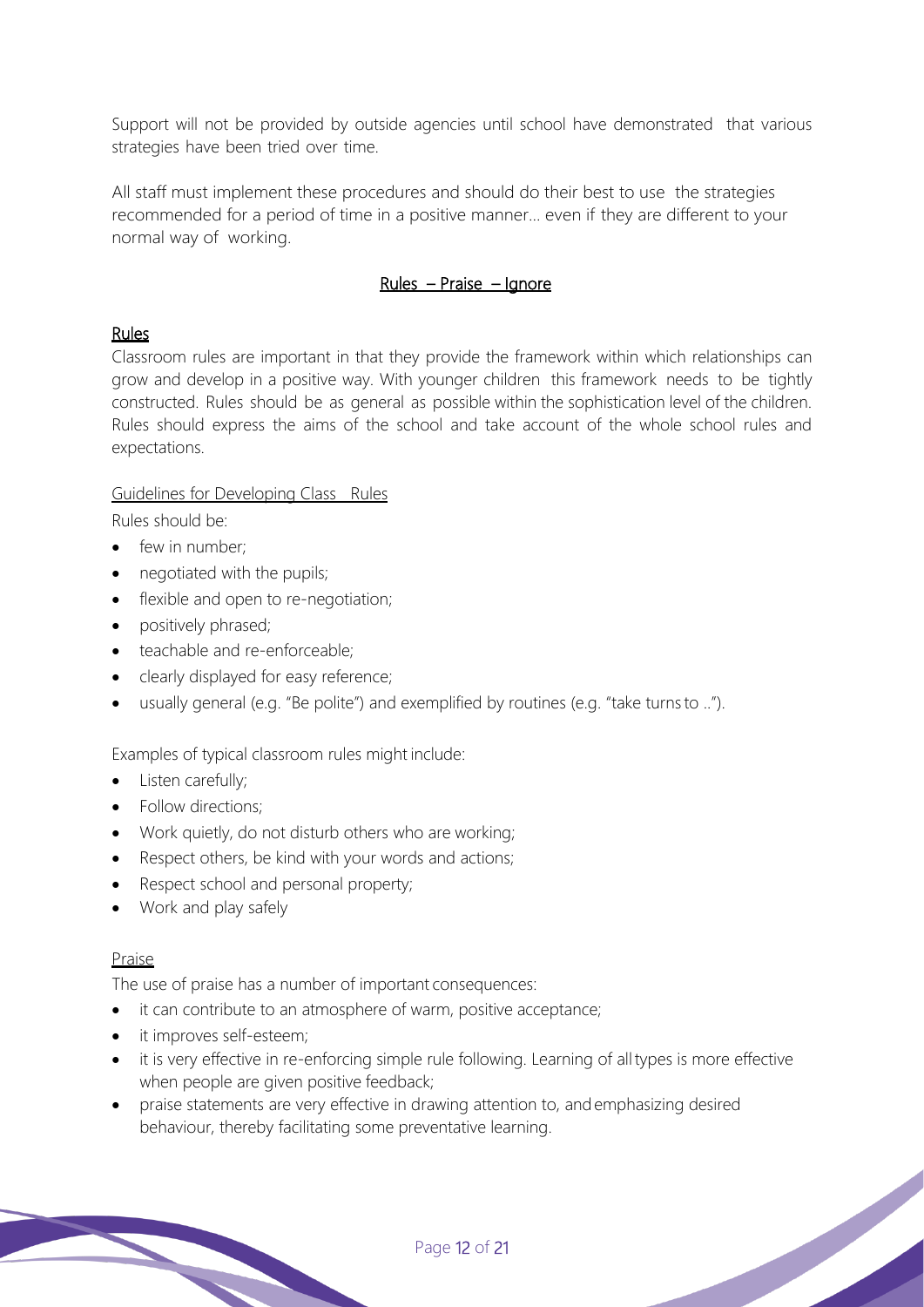Praise can be used to encourage social as well as academic behaviour. It is very important it is used for both.

To be effective praise should be:

- natural and varied;
- appropriate to the sophistication of the child;
- attention getting, by being personal to the child or group;
- frequent, consistent and outnumber corrections.

#### A Full Praise Statement

Full praise statements are too unwieldy to use as a matter of routine. Examples here demonstrates all the elements of praise.

A full praise statement contains six elements.

- 1. Praise
- 2. The child's name
- **3.** Reference to the rule being praised.
- 4. Some feedback of the degree of success, or the frequency of the desired behaviour.
- 5. A motivational challenge.
- 6. Specification of the consequences of maintaining the desired behaviour. An example of a full raise statement would be:

*"Welldone,Ben youhaveworkedhard.Thisisthesecondtimeyouhavecompleted your calculations.Doyouthink youcoulddothesametomorrow?Ithink youcan. Thenyou could have extra time on the computer."*

## Ignore

Planned ignoring is a strategy that uses a combination of praising and ignoring. This reduces the need to reprimand and attention is only given when the child has done something deserving praise, thus re-enforcing good behavior.

Planned ignoring can only be used for the sorts of behaviour that do not cause a significant disruption to the lesson and do not threaten the safety of others. A child who is misbehaving is superficially ignored, whilst the teacher praises the behaviour of a child nearby, who is behaving and following the appropriate rule. The child who is misbehaving has their attention drawn to appropriate behaviour and the message is conveyed that they will get attention for behaving in thisway.

Ignores constitutes a correction so the child should be praised after they start to behave. The teacher should try to find other opportunities to praise.

There will be some occasions when planned ignoring will not work. Some children may well have been ignored in the past prior to being given in to.Warnings

If the child does not respond to planned ignoring, or if the behaviour is such that ignoring would be inappropriate the only response is to issue a warning. The warning is that there will be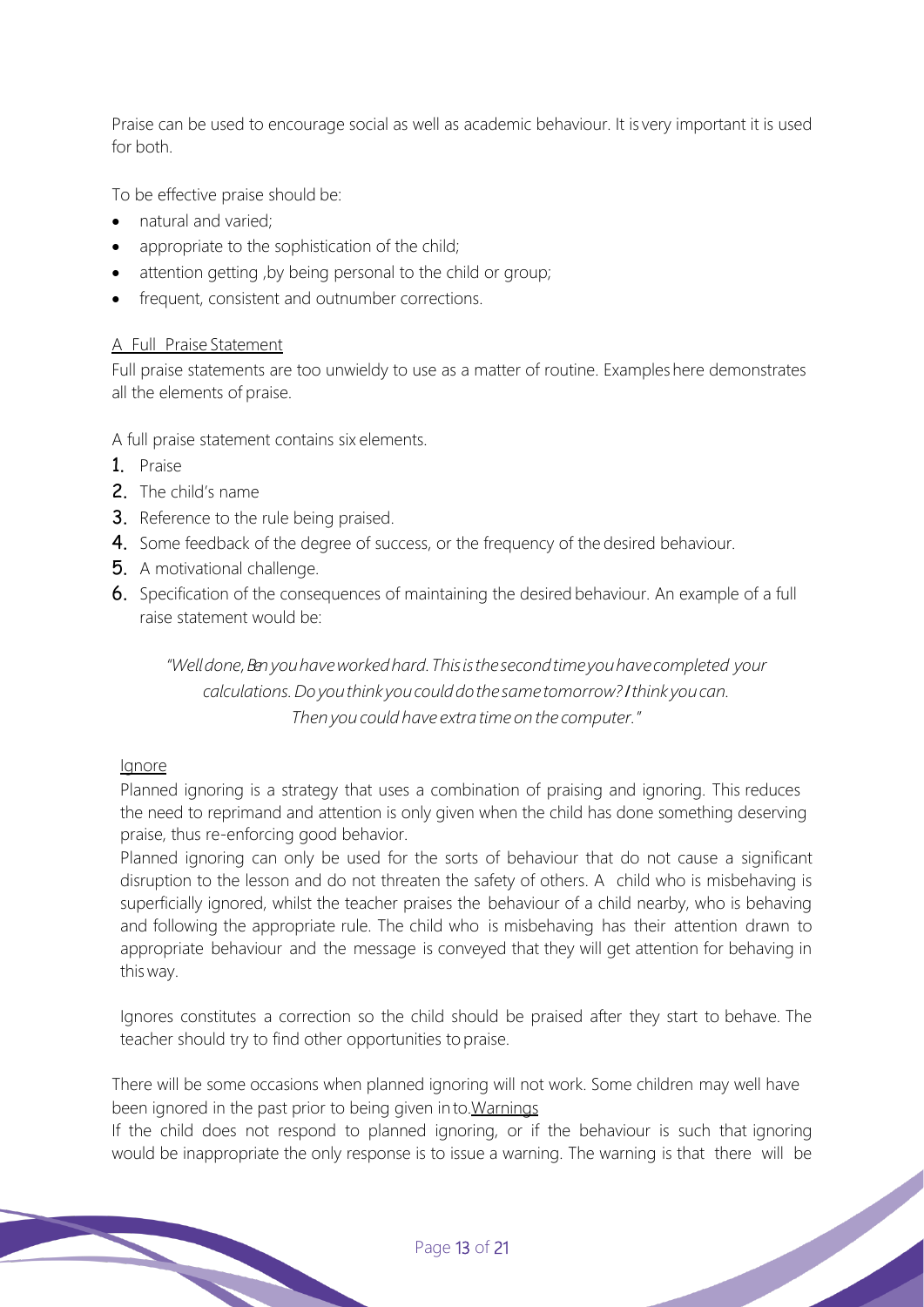an escalation in the warning procedure. Warnings have to be delivered in a certain way to have maximum effect.

- 1. They should be as brief as possible.
- 2. Warnings and reprimands directed at the behaviour not the child.
- 3. Tone of voice is important and therefore any reprimands should be given in an "I mean it" sort of way. This does not mean shouting.
- 4. Body posture should communicate assertion.

#### For example-

## "*Ben,thisisawarning!Theruleistoworkquietly.WorkquietlyorIwill have toseparate you fromtherestoftheclass."*

Having issued the warning it is important to return to the activity, giving praise to those who are conforming. If the child complies, praise for following the rule. A warning is not repeated. The next step is to separate the child.

#### Separation Procedure

The child is told the rule and then moved to a separate area in the classroom. After a short period of time the child is asked if he/she will comply with the rule. If the answer is "yes" then the child returns to the class. If the answer is "no" then the child remains separated.

If the separation fails, if there is a danger to other children or there is a serious disruption to the class a "time-out" should be used.

Please note, work stations provided to support the needs of ASD children should not be used as a punishment. If this happens, there is a danger that mainstream children will develop a negative mind-set of children with ASD, viewing them as naughty rather than as children with specific difficulties.

#### Time-Out

To be used when the 'flow of the lesson' is disturbed.

This is a last resort in dealing with disruptive behaviour. The child is sent to their team leader.

Before "Time-Out" is used the child should be given a formal warning of the teacher's intention to use it and the behaviour it is intended to address.

A record of any 'Time Outs' must be logged on CPOMs.

#### Stages of Behaviour Management

Stage 1 The teacher will warn the child to stop what they are doing. This warning is recorded.Thewarningshouldmakeclearwhattheexpectationis.

Stage 2 Time out away from other children in the class.

Stage 3 Sent to another class with work for an agreed length of time – no more than 30 minutes.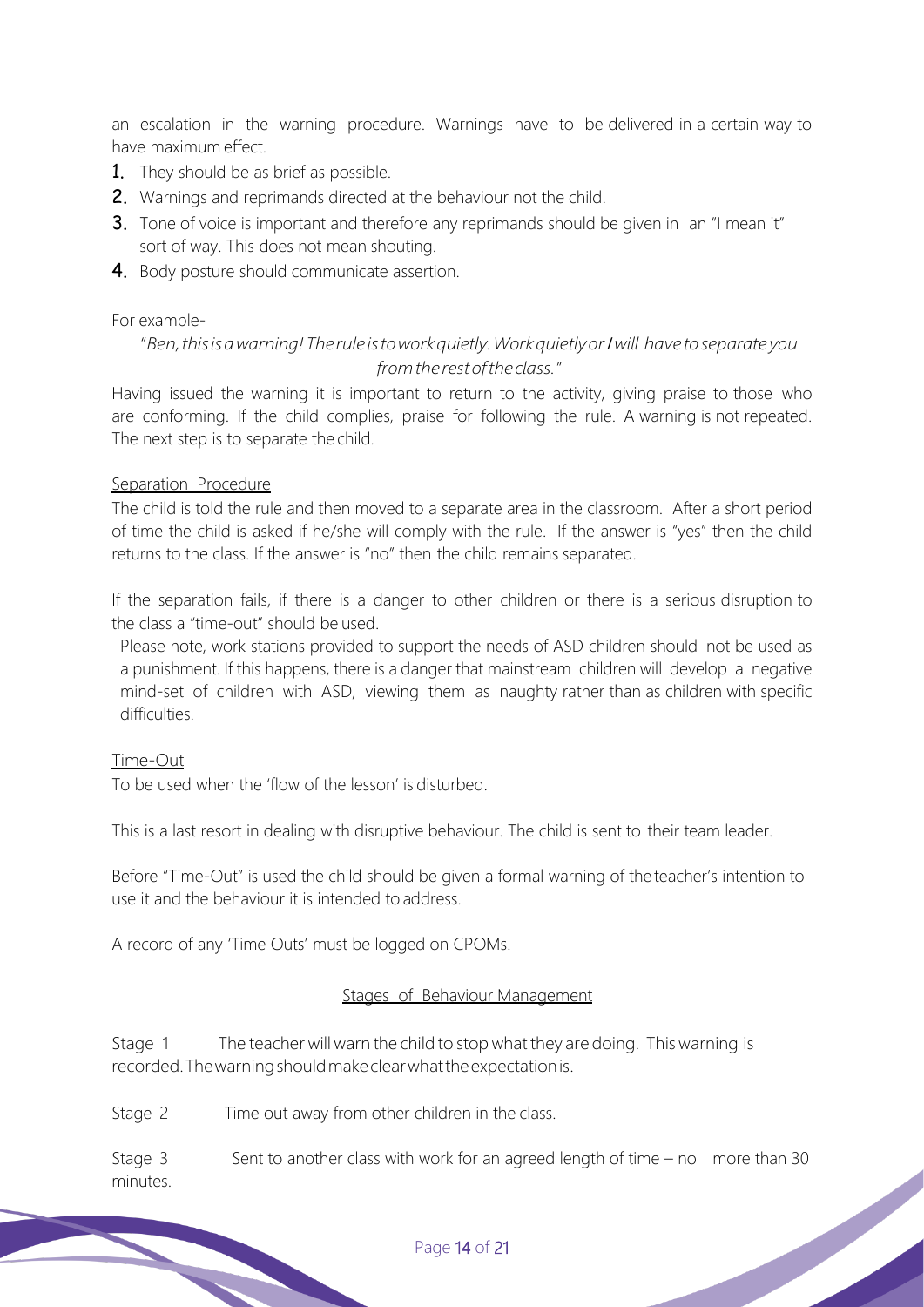- Stage 4 Sent to a senior member of staff
- Stage 5 Sent to the Headteacher

#### PUPIL REWARD SYTEM

Class teachers select one from their class each week as 'Pupil of the Week' for commendation in our 'Well Done' Assembly. These children will receive a certificate and their parents/carers are invited to attend the assembly.

Children may also be nominated for an ARK award (Acts of Random Kindness) when they have done something kind or thoughtful for others that helps to make our school, community or world a nicer place in which to live.

At the end of each academic year, trophies are given to pupils from across the school and include (but are not limited to) the following categories:

- Outstanding Academic Achievement
- Outstanding Academic Effort
- Attendance Award
- Arts Award
- Sports Award
- Headteacher's Award for contribution to the life of the school.

Children are given a trophy, which is theirs to take home for one term. They are then given a small trophy to keep.

Teachers should keep a record or how many merits each child has collected.

A nomination form will be sent out in the register on a Monday morning for the Well Done Assembly in the following week. These should be returned to the office by the end of the school day on Tuesday. At Clifford Bridge, the teacher nominations are emailed to the office by Wednesday. Office staff will prepare certificates and letters of invitation are then sent out to parents. It is essential that nomination forms are returned promptly.

#### SUPERVISED PLAY

Each playtime / lunchtime a member of staff will be on duty to supervise children whose behaviour has caused concern or to support children who find play difficult. Children may also be sent to 'Supervised Play' if their work has suffered due to their bad behaviour or lack of concentration in lessons.

Please make sure children bring all appropriate materials in order to complete work missed.

Low-level unacceptable behaviour is the responsibility of the class teacher. Supervised Play should not be used for low-level incidents as it prevents the member of staff on duty from talking to the children most in need about their actions. This includes repeated warnings resulting in a 'red card'.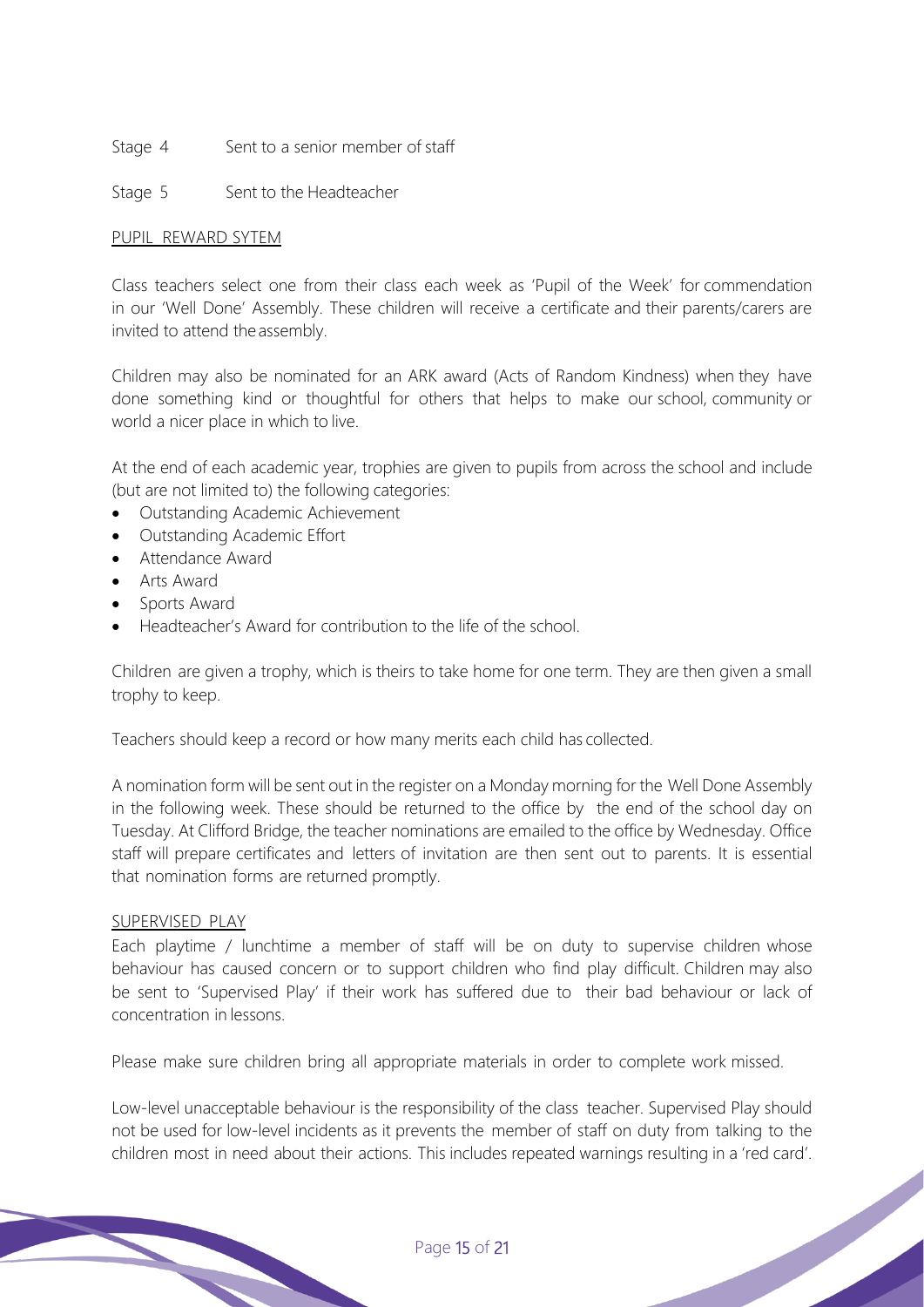Unless things are serious it is important that the teacher deals the consequence in order to ensure that children perceive their own teacher's status as 'someone to pay attentionto'.

If children have not completed their homework they are not to be sent to 'Supervised Play' without the class teacher first finding out why the homework is incomplete and if necessary speaking to the parent and suggesting the child attends 'Homework Club'.

Please do not send slower workers to supervised play to complete or catch up work. If a significant number of children have not completed their work it is the responsibility of the class teacher to find out why, and supervise the completion of the work where appropriate.

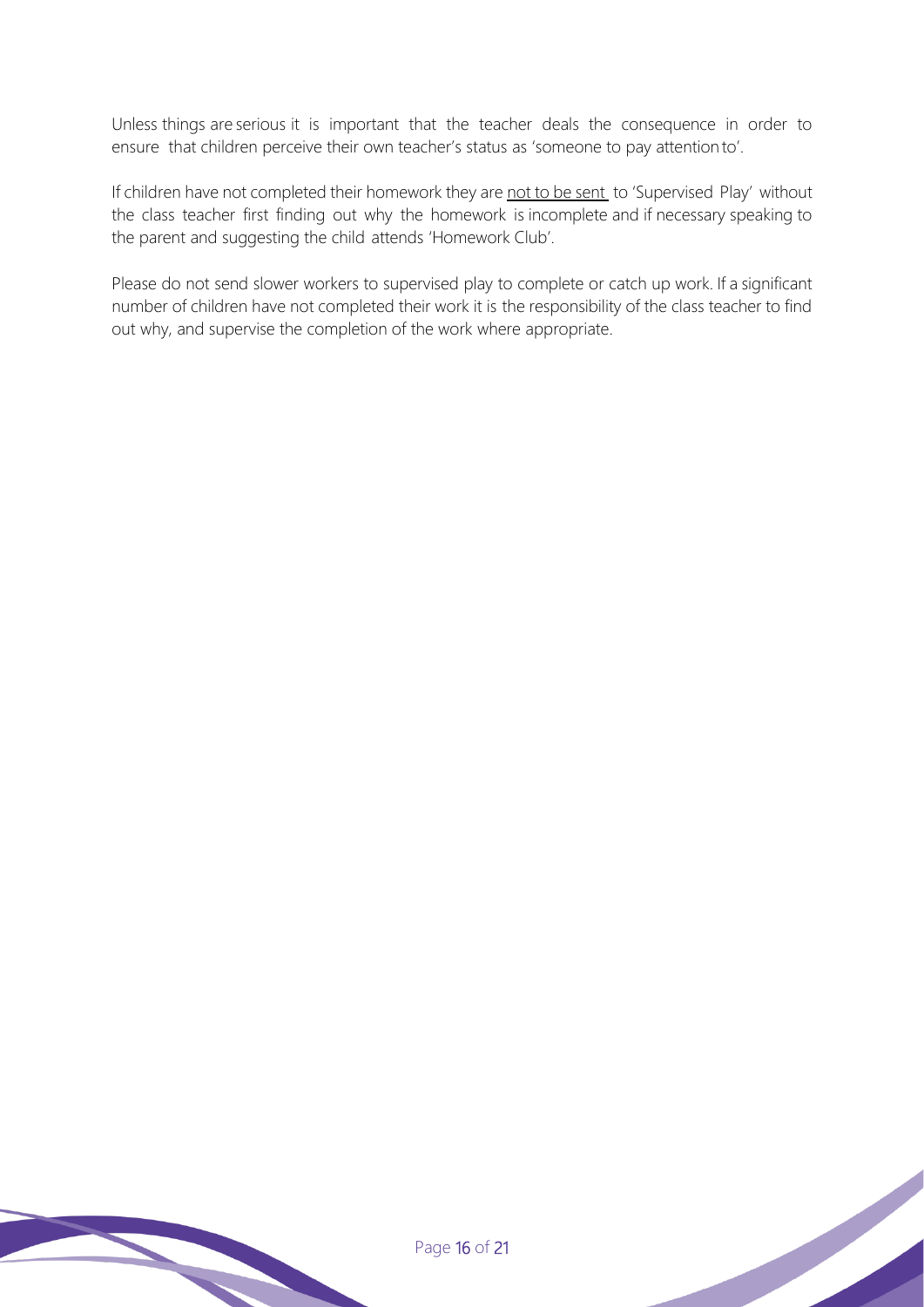## **Appendix 2 – 'Good To Be Green' system and 'Class Dojo'**

#### How it works…

- o The Good to be Green chart displays every child's name below a pocket containing a green, amber and red card.
- o Children are encouraged to 'stay on green' through the visual aid and through a variety of rewards – this avoids overlooking those children who consistently behave well. Stickers can be awarded at the end of the day to celebrate the achievement of those who have remained on 'green' all day.
- o Teachers should keep a record of children who have been green all week this information will be gathered in order to look for patterns of behaviour and provide support to children who are struggling to conform to expectations.
- o In each class, the expected code of conduct (the school and agreed class rules) are displayed next to the 'Good to be Green' chart.
- o Children have the chance to start afresh on a 'green card every day andare expected to maintain that status throughout the day
- o If a child chooses not to adhere to the agreed rules they move onto a yellow card correcting their behaviour means they can move back to greenwithout further consequence – this acts as their warning
- o If a child ignores the warning opportunity, and continues to make bad choices through inappropriate behaviour, they are moved to a red card. They will then need to attend a supervised play session to reflect on their choice with a member of the senior staff.
- o Attendance at supervised play should be recorded on CPOMs.

#### Class Dojo

Reward System: Class Dojo 2019-20

Class Dojo is used as a whole school, class and individual behaviour system. It is a web-based programme, which allows staff to award points to individuals or groups of children represented by their personal avatars. Class totals can be collated and rewarded by class teachers each half term.

Class Dojo is linked to our 'Good to be Green' system:

- 5 Dojo points can be earned for positive behaviour or learning which has resulted in a green raffle ticket.
- 10 dojos can be earned for behaviour which has been recognised by a Good to be Gold raffle ticket

Class Dojo is also linked to rewards at lunchtime:

• Lunchtime stickers will earn 5 dojo points.

Dojos can only be earned and not lost as it is an exclusive reward system to recognise and celebrate positive behaviours in our school.

New coloured Good to be Green cards linked to Dojo introduced during 2019-20 academic year e.g. silver  $= 1$  dojo, gold  $= 2$  dojos etc.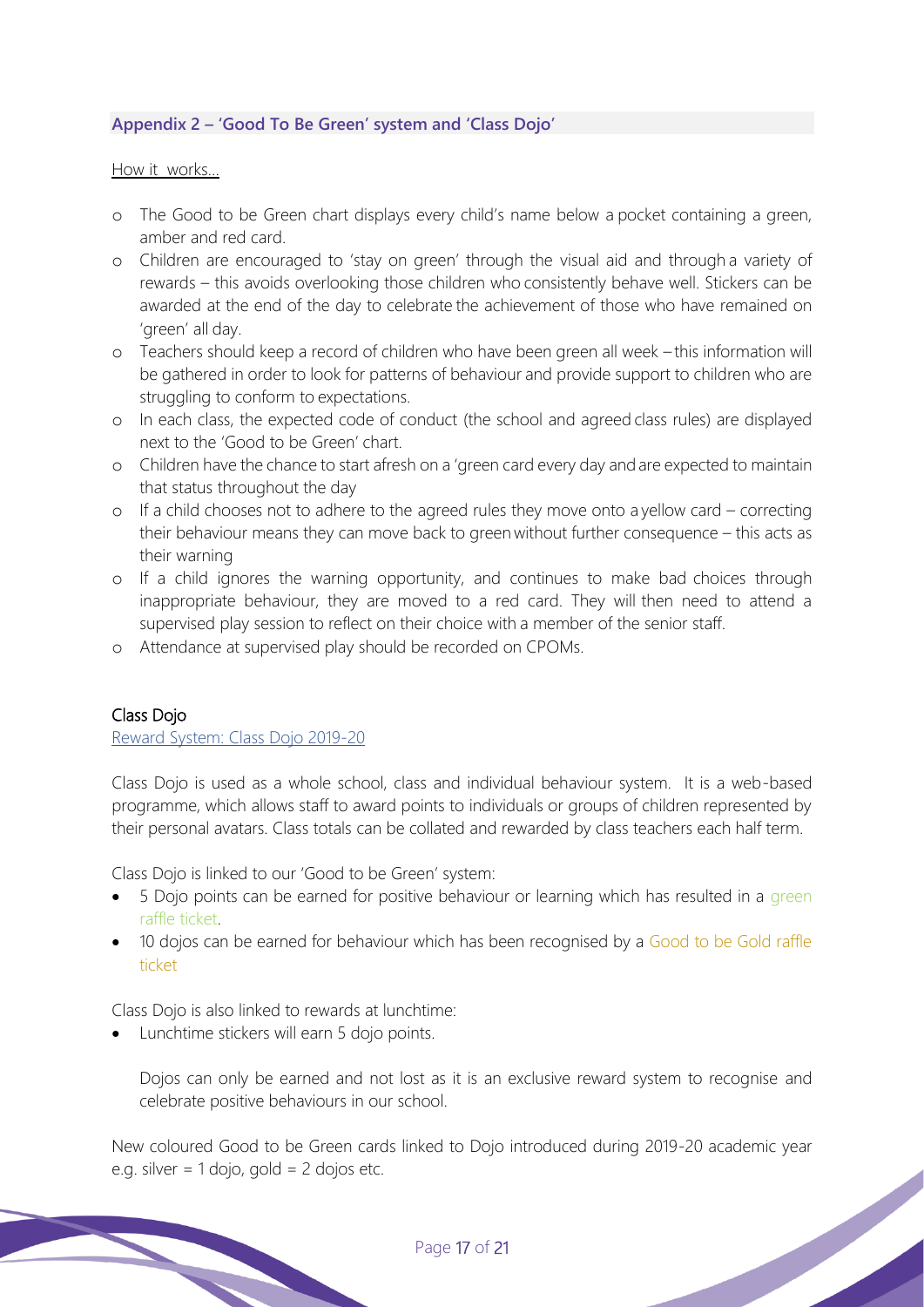#### **Appendix 3 – 'Thrive' System**



#### Aims

We aim to enable pupils to experience challenges, succeed in their learning, have a sense that learning can be fun and relevant to their lives, become independent learners, enthusiastic and with a willingness to take risks.

From the earliest opportunity pupils will be encouraged to build tolerance, make good choices and take responsibility in readiness for them taking their place in society.

Gaining a sense of pride through social learning and positive experiences is part of the ethos of our school.

Being able to manage and understand their emotions, to apply thinking between feeling and action, and to increasingly show empathy and understanding to others is core to our work.

#### **THRIVE**

THRIVE is a dynamic, developmental approach to working with children that supports their emotional and social wellbeing. It is based on the latest research in neuroscience, attachment theory and child development, drawing on research into the role of creative it and play in developing emotional resilience.

Knowledge of the social and emotional learning that takes place at each stage supports the school in planning experience, activities and opportunities to underpin each one. It reinforces our understanding that learning happens across the whole day, especially in break times where less structured interactions enable pupils to develop their social and emotional learning and apply skills that are vital for healthy development.

Learning to be skillful in relationships and ready for challenges require experiencing, descriptive feedback, reflection, modelling and teaching from adults and peers. Addressing early emotional development needs builds resilience, decreases the risk of mental illness, prepares children to take their place within a community and equips them to be ready and willing to learn.

Life events can introduce episodes which become interruptions to some children's development. The THRVIE programme supports adults in creating a differentiated provision in response to need with reparative strategies as part of systematic actions. Whether it is used age appropriately in early years, developmentally in Key Stage One or Two or reparatively with older children THRIVE supports emotional and social development. This creates a readiness for learning, an ability to show empathy and understanding of others and builds an inclusive community.

With a programme of continuous development, our vision is for all our staff to be trained as THRIVE Licensed Practitioners and to use this insight to build healthy development, encourage pupils to increasingly self-regulate and embed strategies in social and emotional learning and positive behavior choices, therefore underpinning academic progress.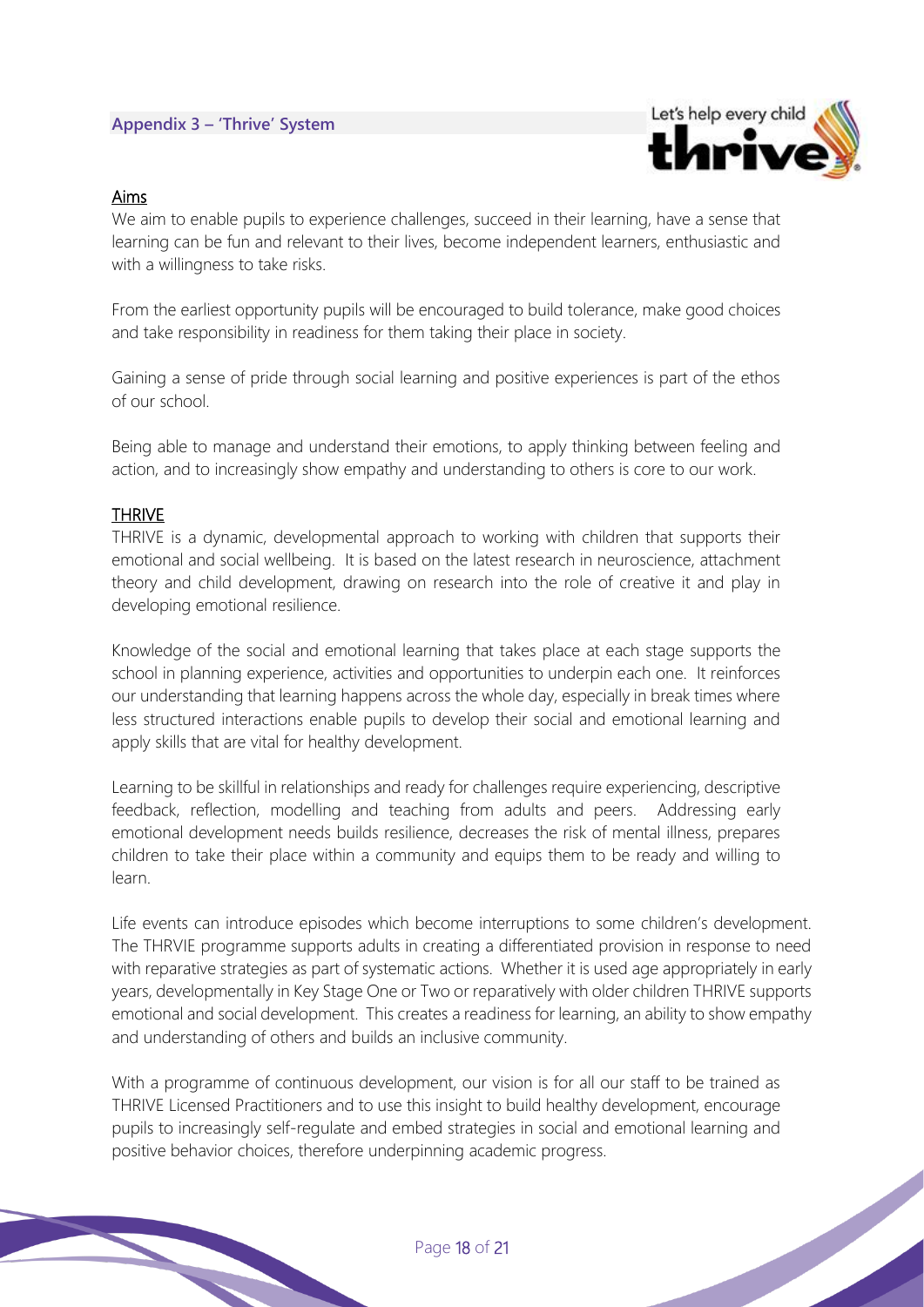We have two THRIVE bases which are our hub for THRIVE provision and offers supportive programmes for pupils in a variety of ways across the school day

## THRIVE Across the Inspire Education Trust correct as of March 2020

| School                               | <b>Thrive Practitioners</b>         |
|--------------------------------------|-------------------------------------|
| Walsgrave C of E Academy             | Vicki Prudam - Inclusion Lead       |
|                                      | Michelle Smith - Pastoral Manager   |
| Whittle Academy                      | Matt Woods - Deputy Headteacher     |
|                                      | Amy Charles - Inclusion Lead        |
|                                      | Catherine Caunter - Learning Mentor |
| Training completed for practitioners | January 2016                        |
| Training for staff                   | Termly                              |

| School                             | <b>Thrive Practitioners</b>            |  |
|------------------------------------|----------------------------------------|--|
| Clifford Bridge Academy            | Estelle Collett - Inclusion Lead       |  |
|                                    | Margaret Sutherland - Pastoral Manager |  |
| Training started for practitioners | January 2017                           |  |
| Training for staff                 | Termlv                                 |  |

| School                             | <b>Thrive Practitioners</b>         |  |
|------------------------------------|-------------------------------------|--|
| <b>Hearsall Community Academy</b>  | Katie Smith - Pastoral / Inclusion  |  |
|                                    | Tracie Bailey - Learning Mentor     |  |
|                                    | Mathew Thomas - Deputy Head Teacher |  |
|                                    | Shona Johnson - Teacher             |  |
| Training started for practitioners | January 2018                        |  |
| Training for staff                 | Termly                              |  |

| School                             | <b>Thrive Practitioners</b>            |  |
|------------------------------------|----------------------------------------|--|
| Stockingford Academy               | Gill Bowser - Headteacher              |  |
|                                    | Richard Gould - Assistant Headteacher  |  |
|                                    | Sarah Willmett - Family Support Worker |  |
|                                    | Debbie Lloyd - Attendance Lead         |  |
| Training started for practitioners | January 2018                           |  |
| Training for staff                 | Termly                                 |  |

## Approaches to developing positive behaviours:-

- High quality, differentiated education which involves pupils, builds on success, ensures progression, involves and informs parents;
- For social, emotional and academic learning to be recognized, planned for and with explicit feedback across the day, within the classroom and during transitions and playtimes.
- For whole class THRIVE screenings and online tools to enable a strategic response to individual, group and cohort development, and therefore plan next steps.
- Programmes of PSHE are used to provide rich opportunities which are part of all areas<br>
Page 19 of 21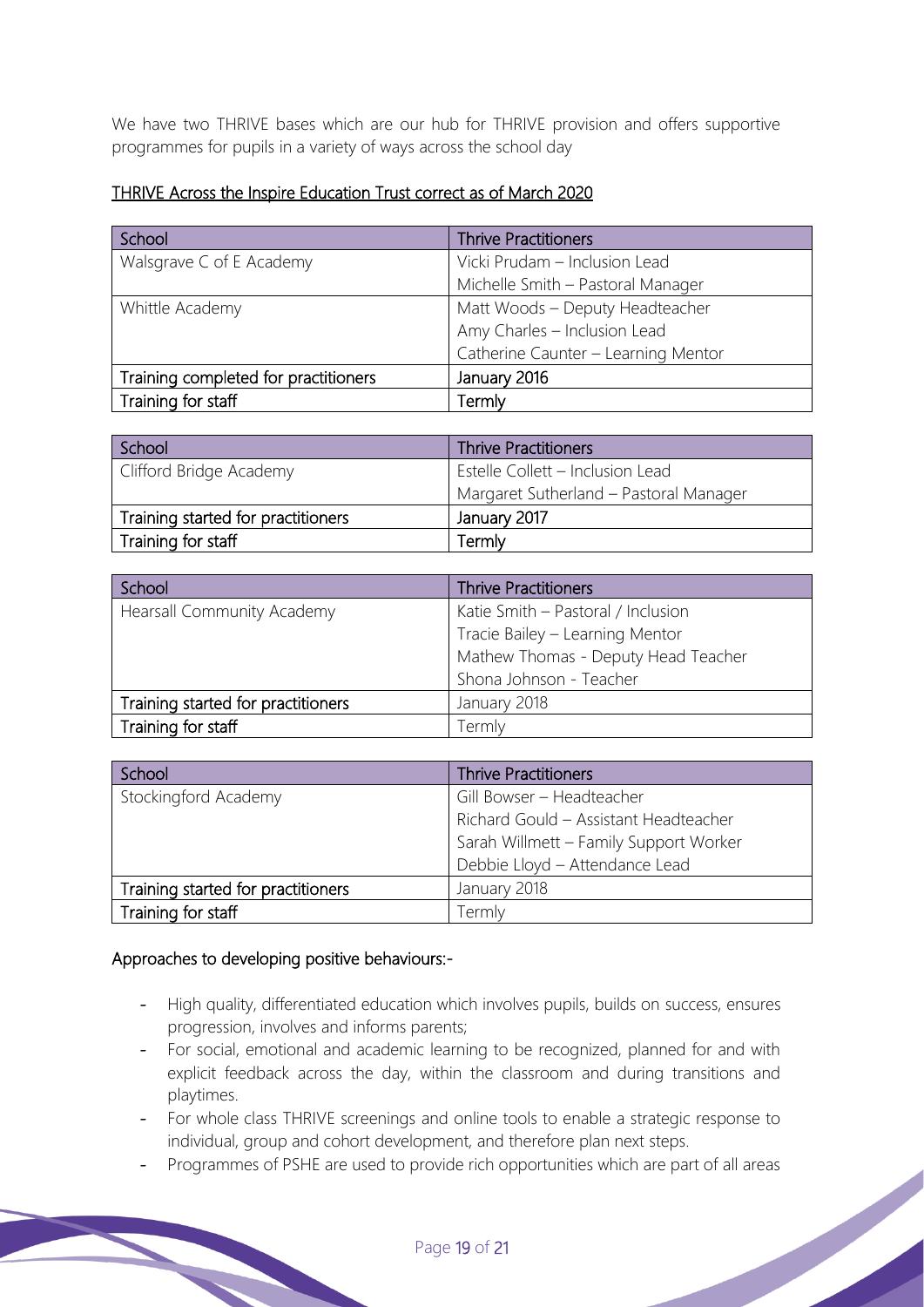of school life and learning;

- To encourage children to manage their feels, separate feels and actions to enable thinking to take place between the two;
- For children to take responsibility for themselves and their actions in age appropriate way;
- To use incidents where behavior choices are against our agreed expectations as an opportunity for learning, both for pupils involved and for adults planning next steps;
- Where need is identified, for structured, tailored, group and individual programmes, creative activities and outdoor learning to be incorporated into action plans;
- Any plan of action is agreed and shared in a working partnership with parents and carers;
- For individuals with Special Needs to be recognized within our behavior systems with appropriate scaffolded support to ensure they can manage within boundaries that are recognized as fair and consistent for all.
- Varying groups and working with different members of our school community to build tolerance and inclusion.
- The way we reinforce positive behavior choices to be based on our positive, clear and consistent responses within boundaries that offer safe containment;
- Supporting pupils appropriately may require adults to develop and employ new skills;
- Pupils need to know explicitly what behavior is expected in different circumstances;
- The consequences for appropriate and inappropriate behaviour choices to be agreed and known to all involved;
- Using Fixed Term Internal or External Exclusions may all be part of a positive behavior approach;
- Adults to be observant, open and inclusive, act as role models, particularly in how respect is shown, and co-regulators as needed;
- We reward positive behavior, challenge inappropriate behavior and set achievable targets for development;
- Our Golden Rules, expectations around behavior, rewards, sanctions and opportunities for pupil roles and responsibilities are revisited, reviewed at regular intervals and agreed by all.

In line with our inclusion approaches, wherever possible, all children and parents are welcome at our school.

Our Behaviour Policy is to support all individuals within our community and action will be taken if features of any behavior impacts on others or inhibits learning.